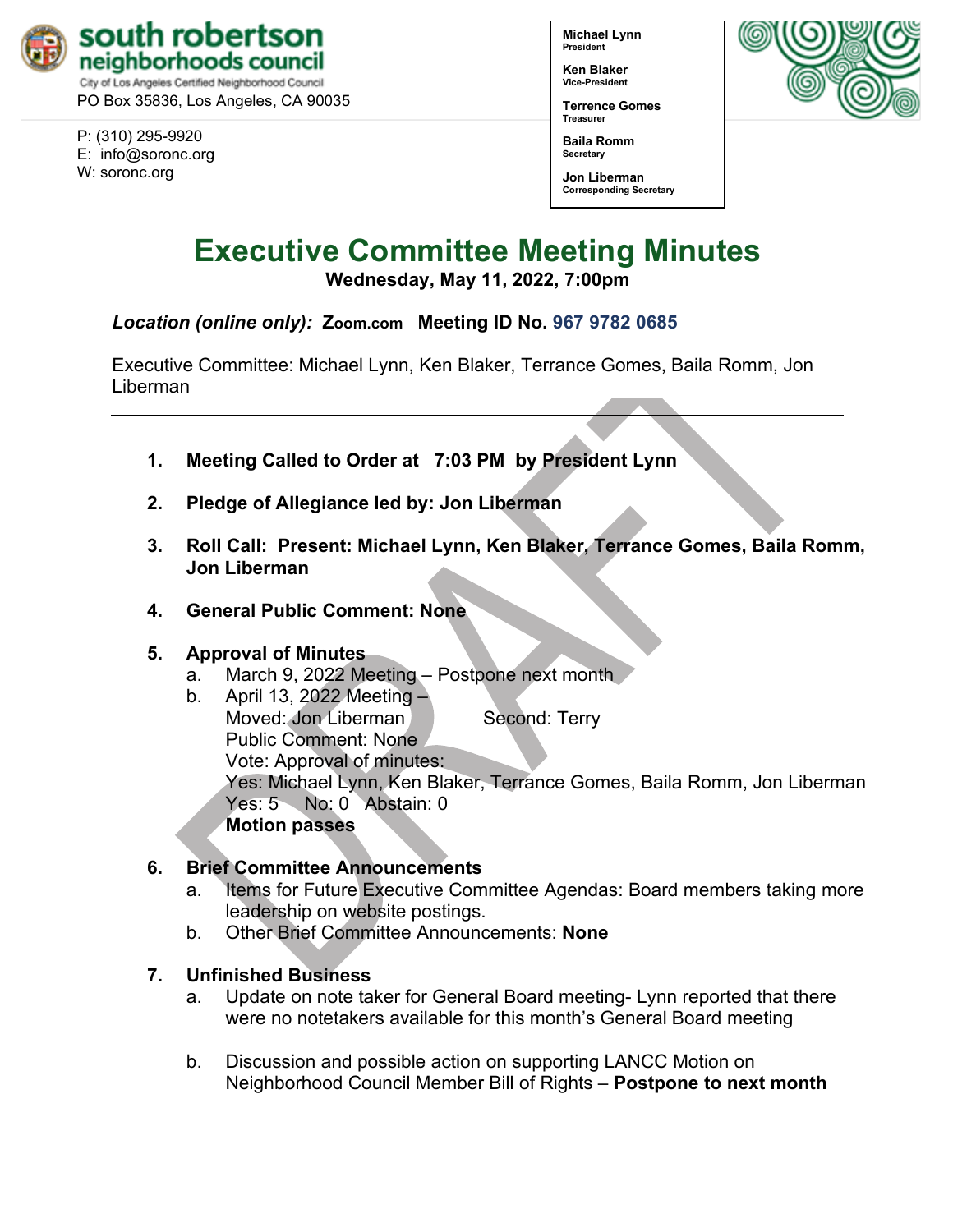#### **8. New Business**

a. Discussion and possible action for the removal of Boardmember Ethan Frankel from the SORO NC due to missing 5 General Board meetings

### **Motion for the SORO NC to remove Boardmember Ethan Frankel from the SORO NC due to missing 5 General Board meetings as per SORO NC by-laws.**

Public Comment: None Moved: Jon Liberman Second: Terrance Gomes Vote: Yes Michael Lynn, Ken Blaker, Terrance Gomes, Baila Romm, Jon Liberman<br>Yes: 5 No: 0 Abstain: 0 **Motion passes**

- b. Discussion and possible action for future Executive Committee meetings to have all motions, letters, minutes, etc. be posted at least 24 hours before the meeting. General discussion for this. **No motion presented**.
- c. Discussion and possible action for purchasing business cards for Board Members up to and not to exceed \$2500. **Ken Blaker is writing the motion**.

#### **Motion to purchase business cards with GSD Printing for SORO NC Board Members up to and not to exceed \$2500.**

Public Comment: None Moved: Jon Second: Ken Yes: Michael Lynn, Ken Blaker, Terrance Gomes, Baila Romm, Jon Liberman Yes: 5 No: 0 Abstain: 0 **Motion passes**

- d. Discussion and possible action on changing/upgrading NC e-mail platform Motion to upgrade SORO NC e-mail platform. **Postpone to next Executive Board Meeting**.
- e. Discussion and possible action on setting date for a Special Executive Committee meeting to review Website content. **Postpone until July executive Board Meeting.**
- f. Discussion and possible action regarding the BONC digital communications policy ( [http://tiny.cc/DigitalCommsPolicy](https://r20.rs6.net/tn.jsp?f=001tHGwSldBWI2RgI80hrf_xYDCWEQxY0Bpzzq0ypmo_tm0UMuB5_ckkSWmEO_5Sdggmf95sreJfpPzgpkefCPNm73z6fff6tQHBCNEbZq1UWuRw-Vc0OMGruKpp9gQnBTLXy_K29VTj8fl65zct9Ci8KzH_GXubMYA&c=zRwz8_uZac7xysnI1I5tLYNcx_sXvxTrhIYeG2J8bjH0u0CpOpc3eg==&ch=Z9inaDIdJEb9uVLiYU0PNN8AD9V4ye06bmGNMENtyIV14U6_OohLuw==)) Moved: Michael Second: Terrance **Terry will write a letter and Baila will wordsmith and send it to the Executive meeting for a vote.** Public Comment: none Yes: Michael Lynn, Ken Blaker, Terrance Gomes, Baila Romm, Jon Liberman **Motion Passes**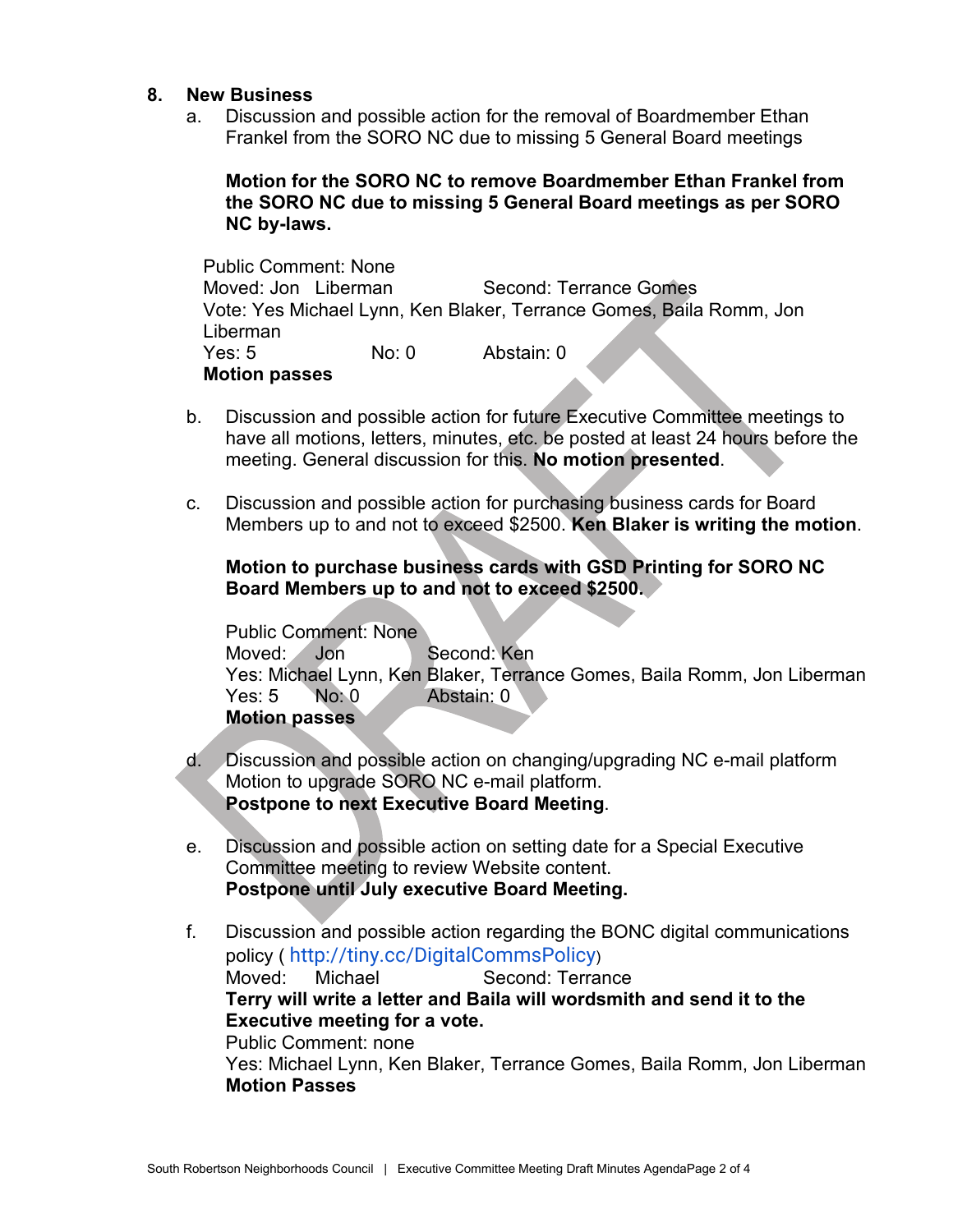- g. Discussion and possible action regarding the BONC code of conduct policy (The current Code of Conduct can be found at **[#2014-2\(2\)](https://empowerla.org/wp-content/uploads/2019/03/NEIGHBORHOOD-COUNCIL-BOARD-MEMBER-CODE-OF-CONDUCT-POLICY.pdf)**[: Neighborhood Council Committee](https://empowerla.org/wp-content/uploads/2019/03/NEIGHBORHOOD-COUNCIL-BOARD-MEMBER-CODE-OF-CONDUCT-POLICY.pdf)  [Member Code of Conduct Policy – 10/04/16](https://empowerla.org/wp-content/uploads/2019/03/NEIGHBORHOOD-COUNCIL-BOARD-MEMBER-CODE-OF-CONDUCT-POLICY.pdf) … The Draft Code of Conduct can be found at [Red-lined Draft Code of Conduct\)](https://empowerla.org/wp-content/uploads/2022/01/Red-lined-Draft-Code-of-Conduct-2-2-22-1.pdf) Moved: Michael Second: Baila Public Comment: None **Motion for the SORO NC to write a letter to BONC opposing the current version of the Draft Code of Conduct as of May 19th 2022.** Yes: Michael Lynn, Ken Blaker, Terrance Gomes, Baila Romm, Jon Liberman Yes: 5 No: 0 Abstain: 0 **Motion Passes**
- h. Discussion and possible action regarding mandatory trainings for Neighborhood Councils (**[Council File 20-0990](https://cityclerk.lacity.org/lacityclerkconnect/index.cfm?fa=ccfi.viewrecord&cfnumber=20-0990)**)

**Motion for the SORO NC to draft a CIS opposing mandatory trainings to be submitted to the[\(Council File 20-0990](https://cityclerk.lacity.org/lacityclerkconnect/index.cfm?fa=ccfi.viewrecord&cfnumber=20-0990) and write a formal letter to both LANC and WRAC requesting support of our position**.

Moved: Jon Second: Terry Public Comment: None Yes: Michael Lynn, Ken Blaker, Terrance Gomes, Baila Romm, Jon Liberman Yes: 5 No:0 Abstain: 0 **Motion passes**

i. Discussion and possible action on in-person meeting locations and time-line

BONC/ DONE has ongoing meetings and all indications are that we will continue in virtual meetings for the foreseeable future.

j. Discussion and possible action on approving a \$4500 Neighborhood Purpose Grant for Our Big Kitchen Los Angeles Public Comment: None Moved: Ken Second: Baila Vote: Yes: Ken Blaker, Baila Romm, No: Terrance Gomes, Michael Lynn, Jon Liberman Yes: 2 No: 3 Abstain: 0 **Motion does not pass**

#### **8: 56 pm Michael Lynn Moved to extend the meeting to 9:15 pm**

k. Discussion and possible action on Motions from the floor: None